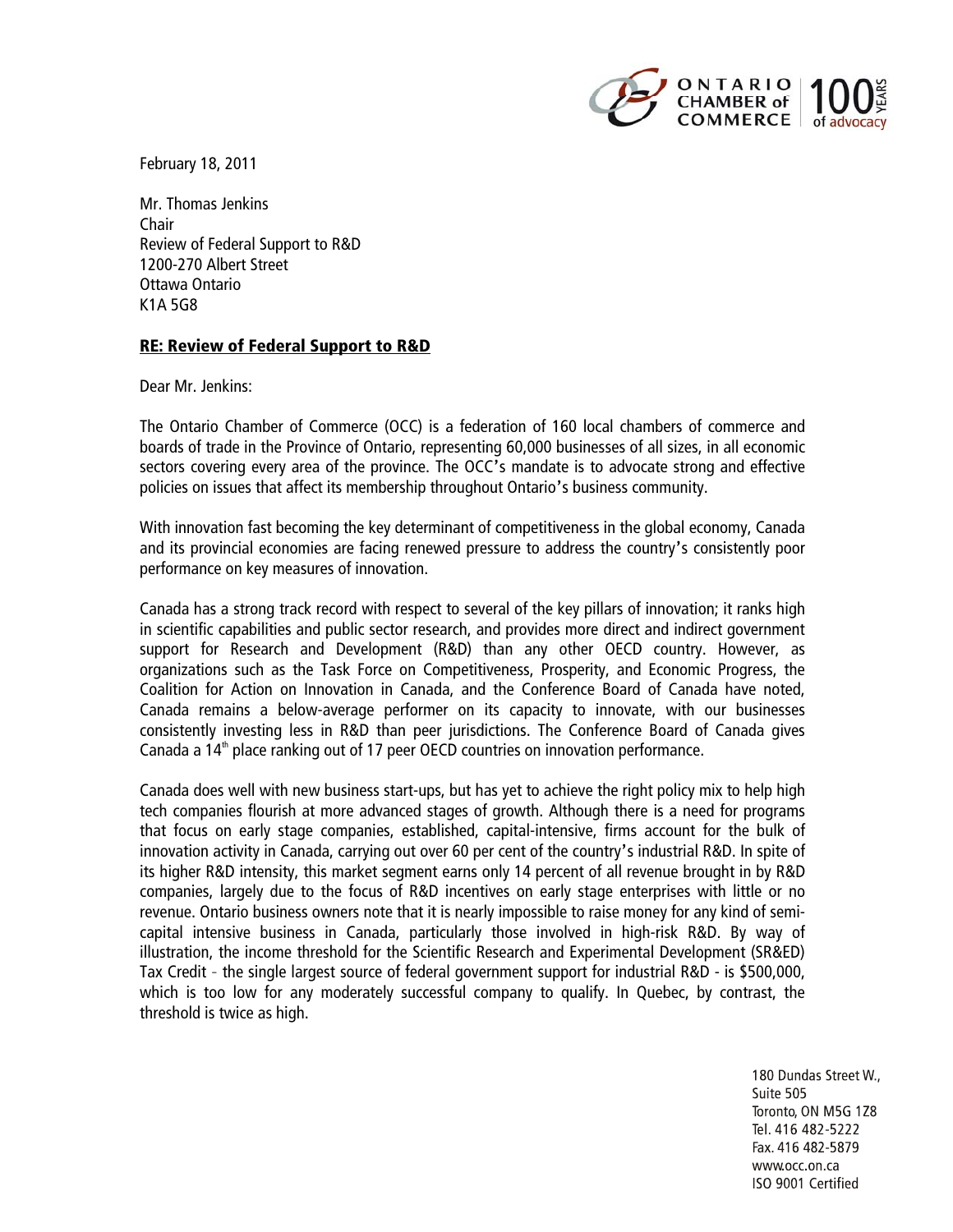A lack of commercialization financing for established companies prevents SMEs from investing in the long-term, large-scale R&D critical to scaling up, and helps to explain why so few global companies at the cutting edge of science and technology originate in Canada. Among high R&D intensity Canadian firms, there are almost no examples of enterprises that make it past the \$500 million revenue threshold. Due to the pressure to sell, many SMEs with valuable technologies opt for exit strategies over expansion.

Addressing the financing hurdle for commercial enterprises at later stages of evolution is a necessity for solving Ontario's innovation challenge, particularly because such companies have already demonstrated a strong formula for success. For companies with the highest R&D intensities, the whole model begins with customer needs – R&D is geared towards finding solutions to those needs. Small start-up firms, on the other hand, typically fail to realize successful sales, as R&D is usually based on academic, as opposed to commercially-driven, discoveries. Even when government stimulus is sustained over multiple financial cycles, many projects still end in bankruptcy or liquidation. In order to ensure its R&D investments produce the types of behaviours that give rise to a dynamic economy, the federal government must ensure that its R&D portfolio is balanced to reflect the distribution of commercially viable R&D activity.

There is also significant room for improvement in how existing resources are allocated and administered. The limited scope and complex process of applying for existing government programs are repeatedly identified by SMEs as inhibiting factors to investing in R&D. When it comes to the scope of funding programs, many initiatives have a narrow definition of which sectors and/or activities are eligible. For the most part government policy directs funding towards "strategic sectors" which tend to overlap with established industries. Sooner or later this strategy is destined to produce diminishing returns as insulated industries become outmoded and up and coming industries that were passed over by government take root in competing jurisdictions. It is systematic within our country that we're not looking at early opportunities – what's already incubating – and how to propel them forward.

Additional challenges associated with government funding are its focus on individual projects, rather than the entire work of the company, and its almost exclusive application to activities with easy-tomeasure outcomes (i.e. jobs, earnings, exports). These criteria exclude many of the activities related to innovation, the vast majority of which happens via incremental improvement - which is often intangible and difficult to quantify – as opposed to large-scale breakthroughs. However, companies have also emphasized the need for resources for experimentation. Although large-scale breakthroughs happen less frequently, when they do occur, they are more often than not the result of pioneering research, which is associated with greater trial and error and longer technology cycles than what is currently allowed under conventional programs. Due to the restrictions inherent in existing programs, most SMEs find that there is insufficient flexibility in how dollars are spent to facilitate the optimal allocation of resources required for innovation.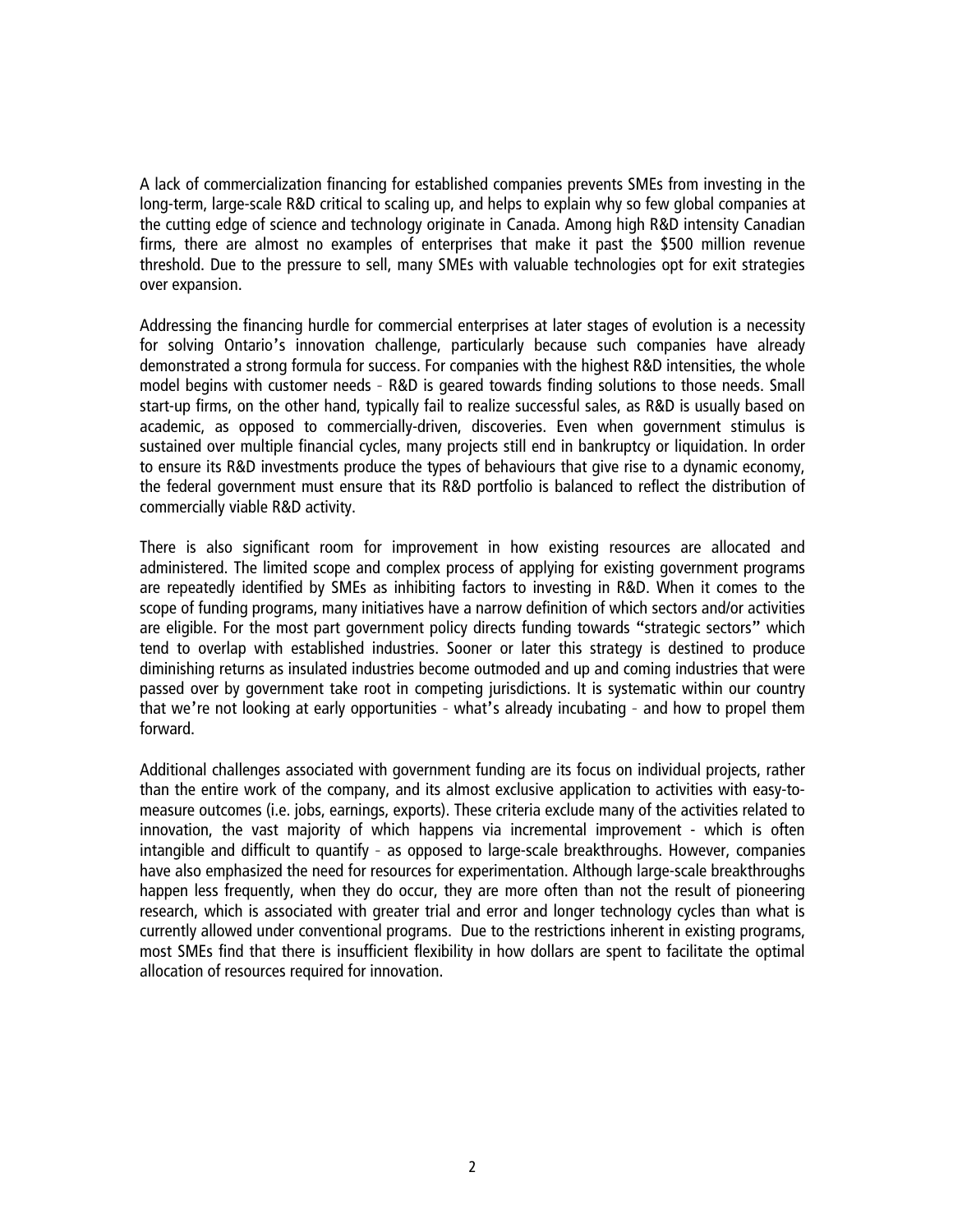Add to this the difficult process of accessing government funds, and a clear picture of the challenges facing Canadian businesses emerges. In order to bring new discoveries to market, businesses must navigate a system characterized by high uncertainties, delays, and costs. Many businesses cite regulatory barriers or "red tape" as a major disincentive – not only to R&D financing, but to commercializing new technologies more broadly. The irritants most frequently mentioned by businesses include:

- Lack of clarity with respect to accessing information and assistance: Many companies experience frustration due to a perceived lack of capacity within government to identify who does what, direct clients to the most appropriate individual(s), and provide concrete answers.
- Unclear relationship between the various system partners, making government programs complicated and difficult to navigate.
- Lengthy and cumbersome paperwork and processing times for approvals and permits: The SR&ED investment tax credit is the single largest source of government support for industrial research and development. However, many small companies must hire external consultants just to administer the associated paperwork – for many the cost outweighs the return.
- Lack of gateways to government services, particularly outside major urban centres: In communities without direct ties to the Networks of Excellence, there is no central hub for companies to access help with each stage of the innovation process. Information and assistance are scattered, causing many good ideas to fall through the cracks.

Due to the deficiencies of existing government funding programs, many companies do not view this form of support as a viable option. This undermines the government's ability to support emerging companies and established firms that have the entrepreneurial talent to drive new innovations to market but lack the economies of scale and/or profit margins to take advantage of government programs.

In light of the preceding analysis, the Ontario Chamber of Commerce makes the following recommendations:

- 1. Align programs and services with company evolution from start-up to mature company and ensure funding and resources are available at each step of the process. Support must be available for the full range of potential clients, including small businesses, SMEs, and large domestic and multi-national companies.
- 2. Ensure that access to funding to drive innovation is aligned with the priorities of clients, through the provision of quality support regardless of the sector or nature of the innovation.
- 3. Simplify program support and expedite the funding process to ensure that government programs and services allow innovation to occur at the speed of the market. Ensure that businesses are capable of accessing information and resources no matter which part of the province they are from.